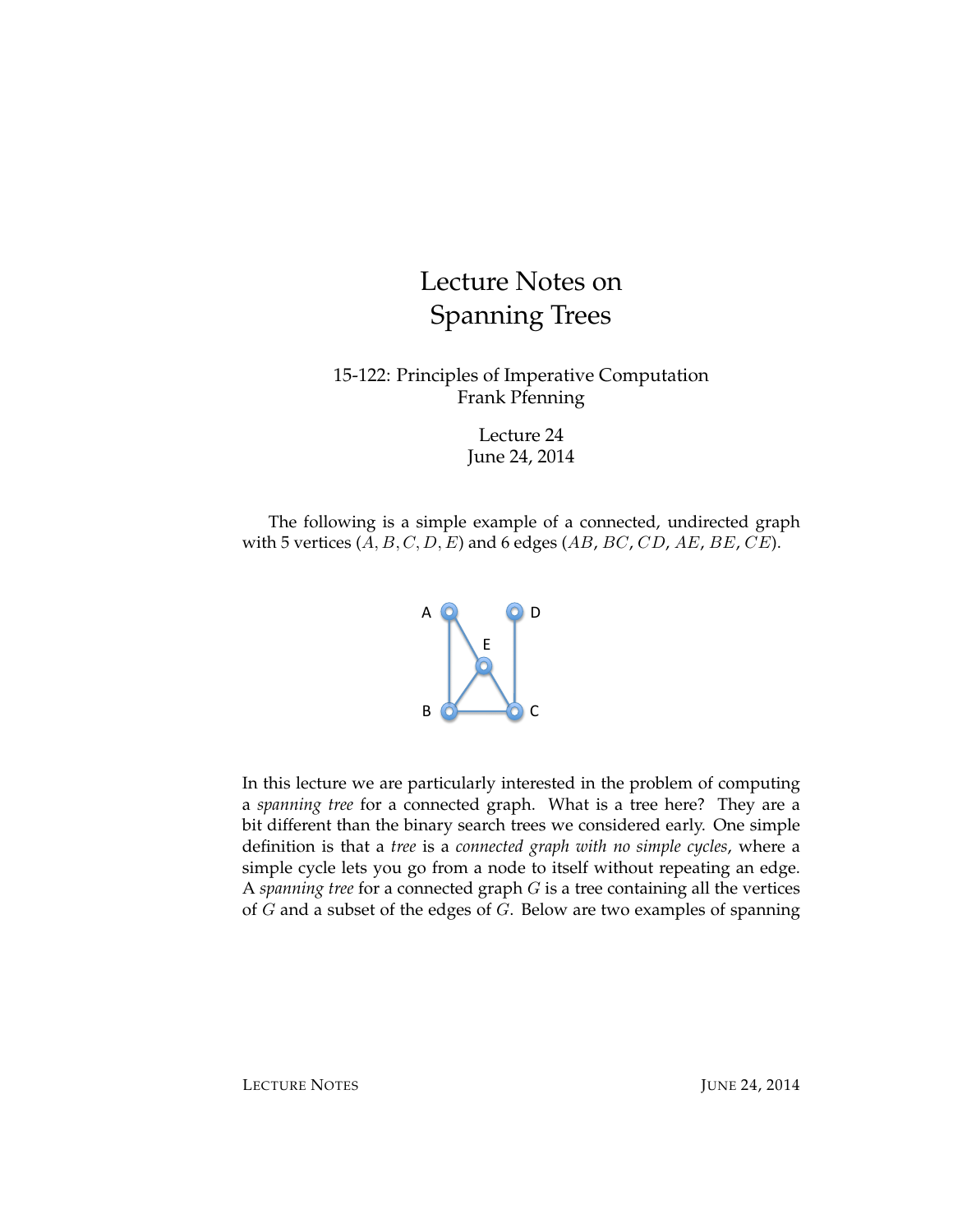trees for our original example graph.



When dealing with a new kind of data structure, it is a good strategy to try to think of as many different characterizations as we can. This is somewhat similar to the problem of coming up with good representations of the data; different ones may be appropriate for different purposes. Here are some alternative characterizations the class came up with:

- 1. Connected graph with no cycle (original).
- 2. Connected graph where no two neighbors are otherwise connected. *Neighbors* are vertices connected directly by an edge, *otherwise connected* means connected without the connecting edge.
- 3. Two trees connected by a single edge. This is a recursive characterization. The base case is a single node, with the empty tree (no vertices) as a possible special case.
- 4. A connected graph with exactly  $n 1$  edges, where n is the number of vertices.
- 5. A graph with exactly one path between any two distinct vertices, where a path is a sequence of distinct vertices where each is connected to the next by an edge. (For paths in a tree to be distinct, we have to disallow paths that double back on themselves).

When considering the asymptotic complexity of our various algorithms on graphs, it is often useful to categorize graphs as *dense* or *sparse*. Dense graphs have a lot of edges compared to the number of vertices. Writing  $n = |V|$  for the number of vertices (which will be our notation in the rest of the lecture) we can see that the number of edges can be at most  $n*(n-1)/2$ : each node could be connected to any other node  $(n * (n - 1))$ , but in an undirected way  $(n * (n - 1)/2)$ . If we write *e* for the number of edges, we have  $e = O(n^2)$ . By comparison, a tree is *sparse* because  $e = n - 1 = O(n)$ .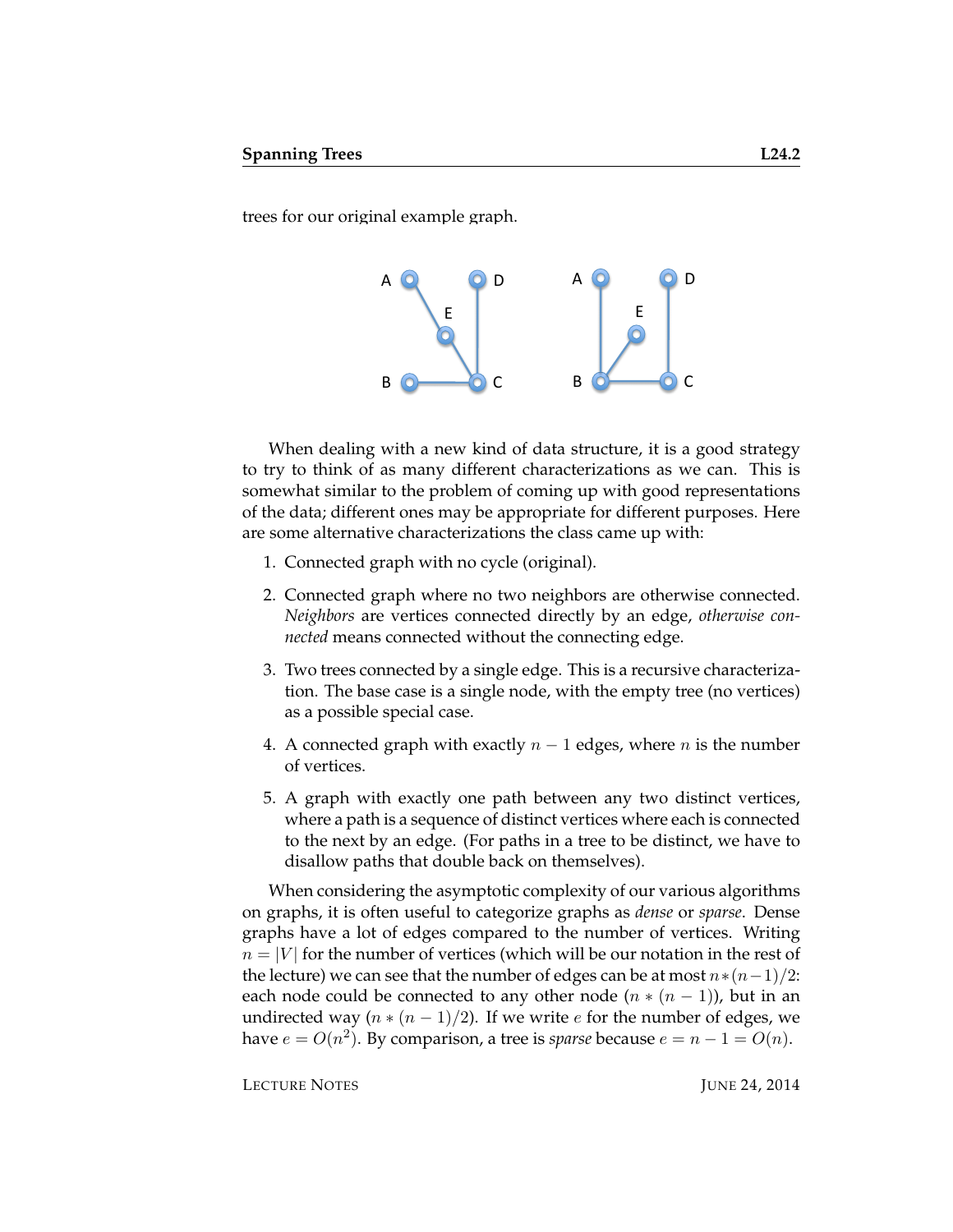## **1 Computing a Spanning Tree**

There are many algorithms to compute a spanning tree for a connected graph. The first is an example of a *vertex-centric* algorithm.

- 1. Pick an arbitrary node and mark it as being *in the tree*.
- 2. Repeat until all nodes are marked as *in the tree*:
	- (a) Pick an arbitrary node  $u$  in the tree with an edge  $e$  to a node  $w$ not in the tree. Add  $e$  to the spanning tree and mark  $w$  as in the tree.

We iterate  $n-1$  times in Step 2, because there are  $n-1$  vertices that have to be added to the tree. The efficiency of the algorithm is determined by how efficiently we can find a qualifying  $w$ .

The second algorithm is *edge-centric*.

- 1. Start with the collection of singleton trees, each with exactly one node.
- 2. As long as we have more than one tree, connect two trees together with an edge in the graph.

This second algorithm also performs *n* steps, because it has to add  $n - 1$ edges to the trees until we have a spanning tree. Its efficiency is determined by how quickly we can tell if an edge would connect two trees or would connect two nodes already in the same tree, a question we come back to in the next lecture.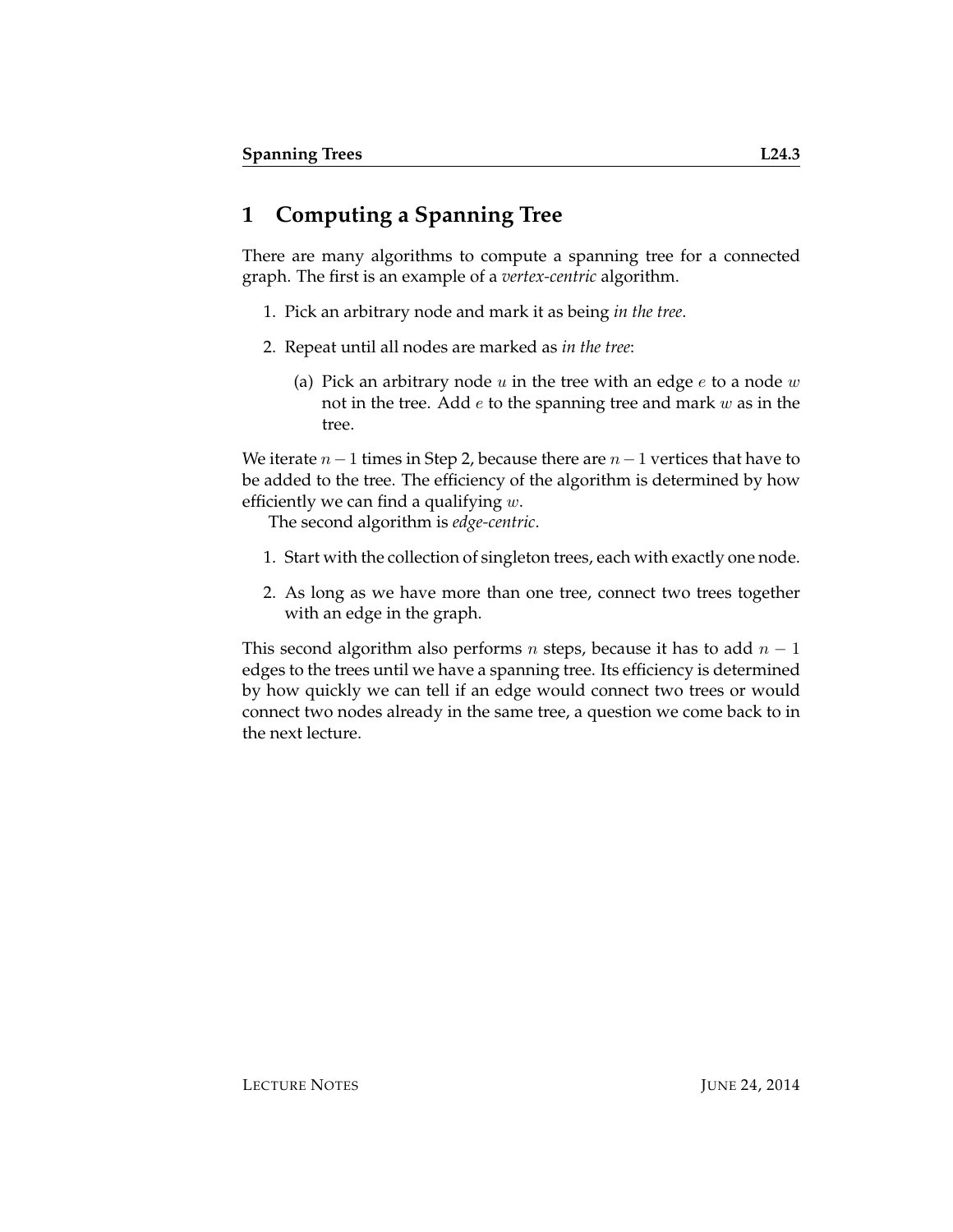Let's try this algorithm on our first graph, considering edges in the listed order:  $(AB, BC, CD, AE, BE, CE)$ .



The first graph is the given graph, the completely disconnected graph is the starting point for this algorithm. At the bottom right we have computed the spanning tree, which we know because we have added  $n - 1 = 4$  edges. If we tried to continue, the next edge  $BE$  could not be added because it does not connect two trees, and neither can CE. The spanning tree is complete.

#### **2 Creating a Random Maze**

We can use the algorithm to compute a spanning tree for creating a random maze. We start with the graph where the vertices are the cells and the edges represent the neighbors we can move to in the maze. In the graph, all potential neighbors are connected. A spanning tree will be defined by a subset of the edges in which all cells in the maze are still connected by some (unique) path. Because a spanning tree connects all cells, we can arbitrarily decide on the starting point and end point after we have computed it.

How would we ensure that the maze is random? The idea is to generate a random permutation (see Exercise [1\)](#page-7-0) of the edges and then consider the edges in the fixed order. Each edge is either added (if it connects two disconnected parts of the maze) or not (if the two vertices are already connected). But, of course, we need an efficient way to determine if the two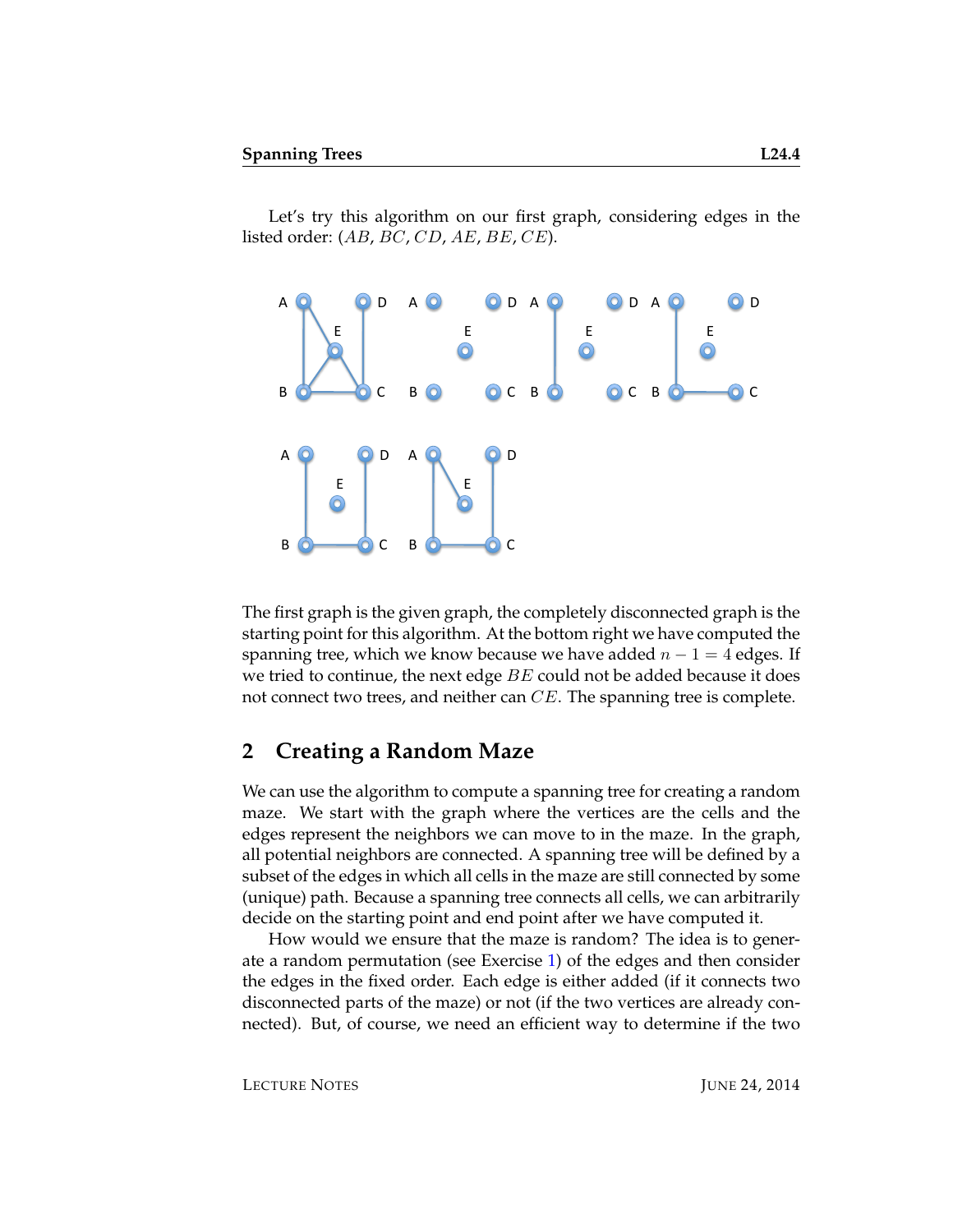vertices are already connected. We could use one of the search methods from yesterday's lecture, but as we'll see tomorrow, we can do better.

#### **3 Minimum Weight Spanning Trees**

In many applications of graphs, there is some measure associated with the edges. For example, when the vertices are locations then the edge weights could be distances. We might then be interested in not any spanning tree, but one whose total edge weight is minimal among all the possible spanning trees, a so-called *minimum weight spanning tree* (MST). An MST is not necessarily unique. For example, all the edge weights could be identical in which case any spanning tree will be minimal.

We annotate the edges in our running example with edge weights as shown on the left below. On the right is the minimum weight spanning tree, which has weight 9.



Before we develop a refinement of our edge-centric algorithm for spanning trees to take edge weights into account, we discuss a basic property it is based on.

**Cycle Property.** Let C be a simple cycle in graph G, and e be an edge of maximal weight in  $C$ . Then there is some MST of  $G$  that does not contain e.

How do we convince ourselves of this property? Assume we have a minimum spanning tree  $T$ , and edge  $e$  from the cycle property connects vertices  $u$  and  $w$ . If  $e$  is not in  $T$ , then, indeed, we don't need it. If  $e$  is in  $T$ , we will construct another spanning tree without  $e$  of weight less than or equal to  $T$ 's weight. Removing edge e splits  $T$  into two subtrees. There must be another edge  $e'$  from  $C$  that is not in  $T$  which also connects the two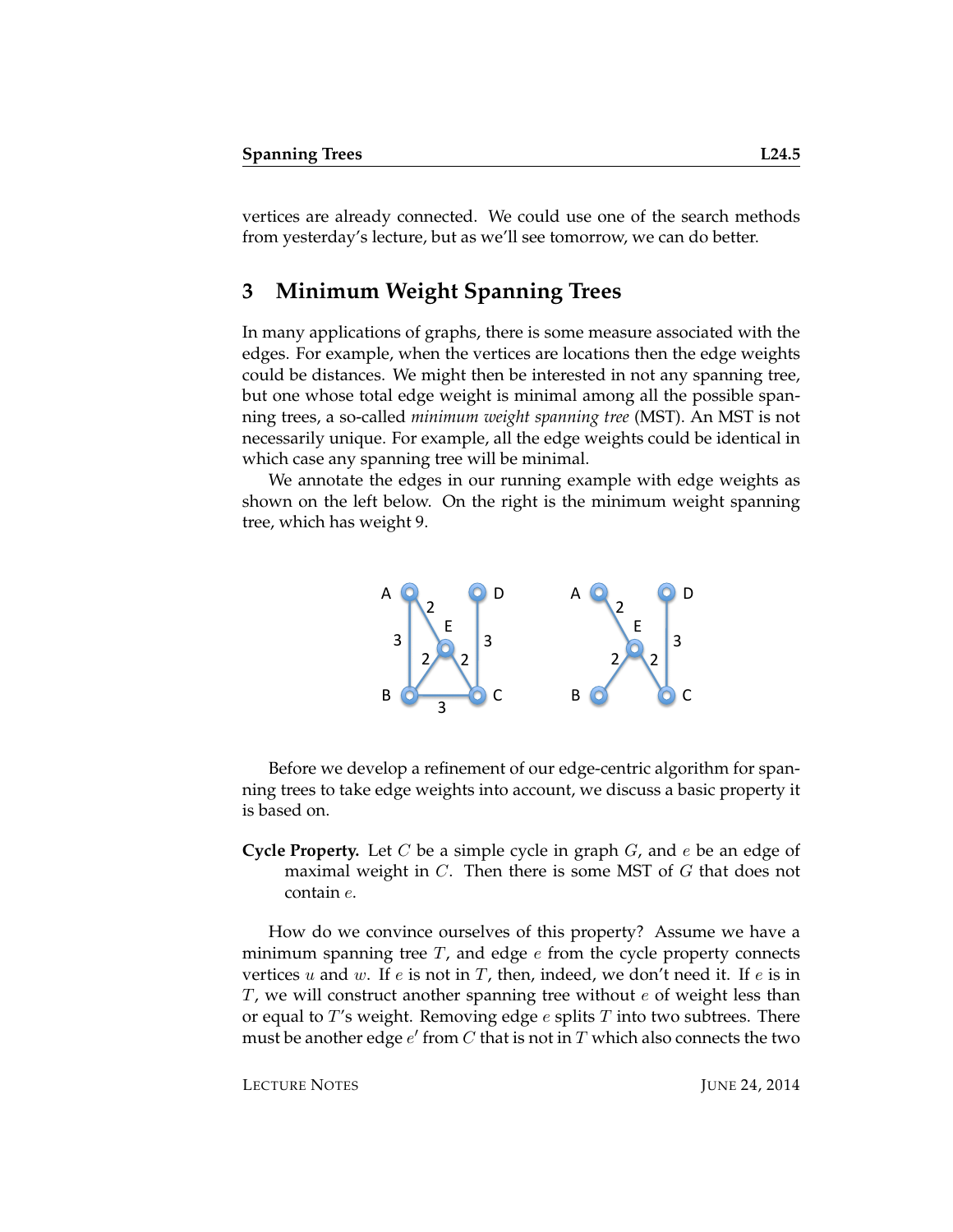subtrees. Removing  $e$  and adding  $e'$  instead yields another spanning tree,  $T'$ , which does not contain e.  $T'$  has equal or lower weight to  $T$ , since  $e'$ must have less or equal weight than  $e$ .

The cycle property is the basis for *Kruskal's algorithm*.

- 1. Sort all edges in increasing weight order.
- 2. Consider the edges in order. If the edge does not create a cycle, add it to the spanning tree. Otherwise discard it. Stop when  $n - 1$  edges have been added, because then we must have spanning tree.

Why does this create a minimum-weight spanning tree? It is a straightforward application of the cycle property (see Exercise [2\)](#page-7-1).

Sorting the edges will take  $O(e * log(e))$  steps with most appropriate sorting algorithms. The complexity of the second part of the algorithm depends on how efficiently we can check if adding an edge will create a cycle or not. As we will see in [Lecture 27,](http://www.cs.cmu.edu/~fp/courses/15122-s11/lectures/27-unionfind.pdf) this can be  $O(n * log(n))$  or even more efficient if we use a so-called *union-find* data structure.

Illustrating the algorithm on our example



we first sort the edges. There is some ambiguity—say we obtain the following list

| AЕ | 2  |
|----|----|
| BЕ | '2 |
| CЕ | '2 |
| ВC | 3  |
| CD | 3  |
| АB | 3  |
|    |    |

We now add the edges in order, making sure we do not create a cycle. After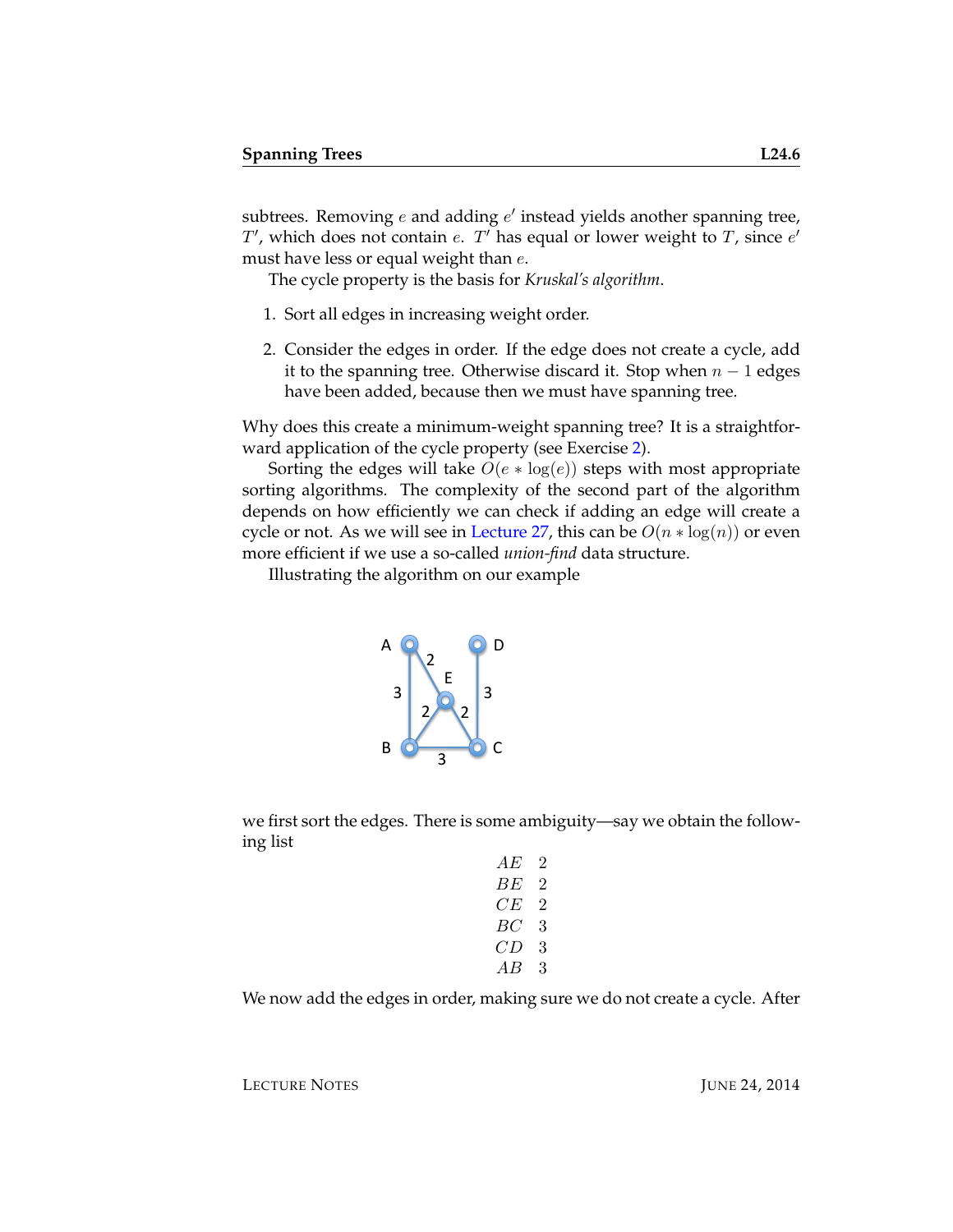AE, BE, CE, we have



At this point we consider  $BC$ . However, this edge would create a cycle BCE since it connects two vertices in the same tree instead of two different trees. We therefore do not add it to the spanning tree. Next we consider CD, which does connect two trees. At this point we have a minimum spanning tree



We do *not* consider the last edge,  $AB$ , because we have already added  $n 1 = 4$  edges.

In the next lecture we will analyze the problem of incrementally adding edges to a tree in a way that allows us to quickly determine if an edge would create a cycle.